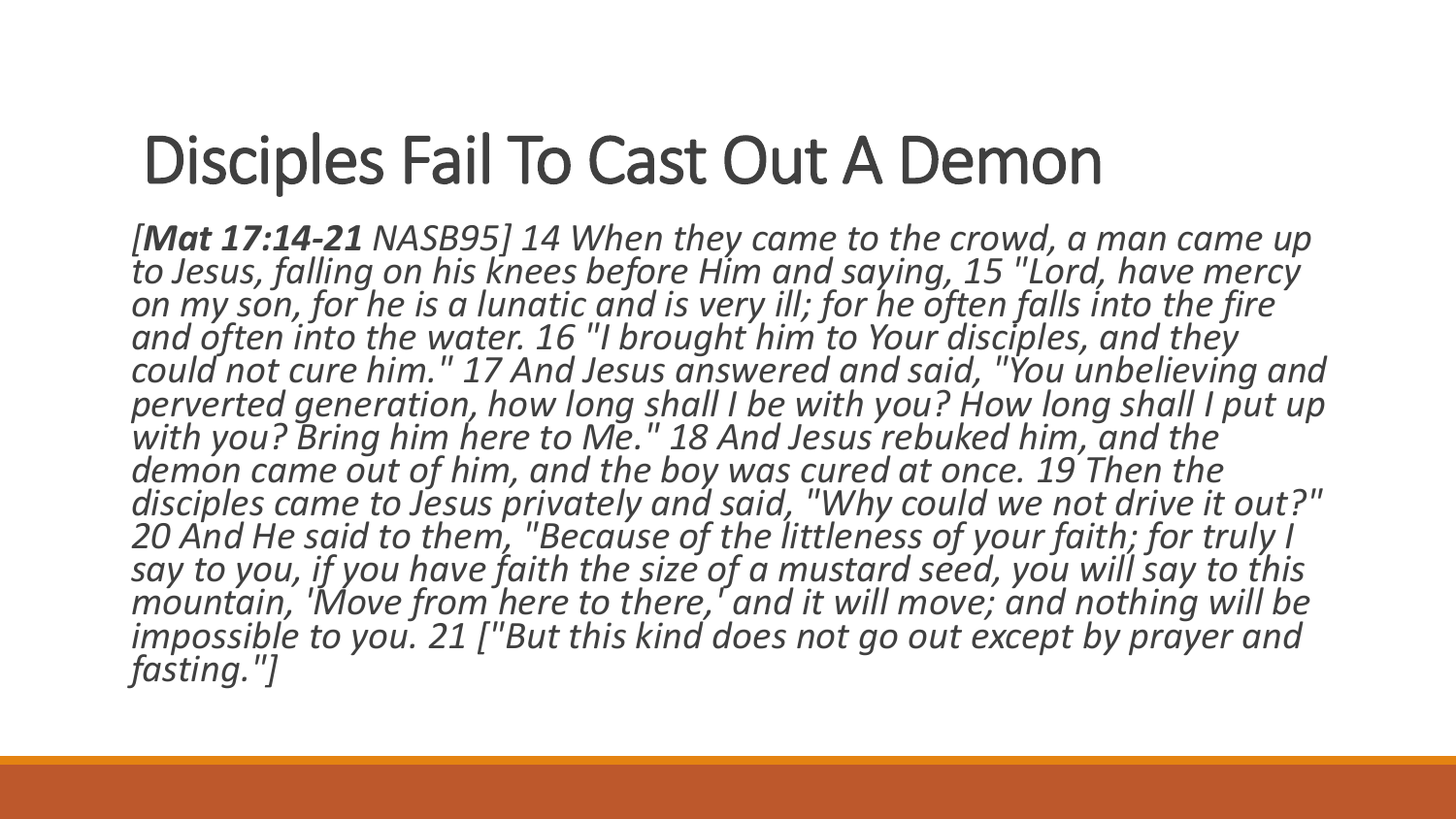*[Mar 6:7-13 NASB95] 7 And He summoned the twelve and began to send them out in pairs, and gave them authority over the unclean spirits; 8 and He instructed them that they should take nothing for [their] journey, except a mere staff--no bread, no bag, no money in their belt-- 9 but [to] wear sandals; and [He added,] "Do not put on two tunics." 10 And He said to them, "Wherever you enter a house, stay there until you leave town. 11 "Any place that does not receive you or listen to you, as you go out from there, shake the dust off the soles of your feet for a testimony against them." 12 They went out and preached that [men] should repent. 13 And they were casting out many demons and were anointing with oil many sick people and healing them.*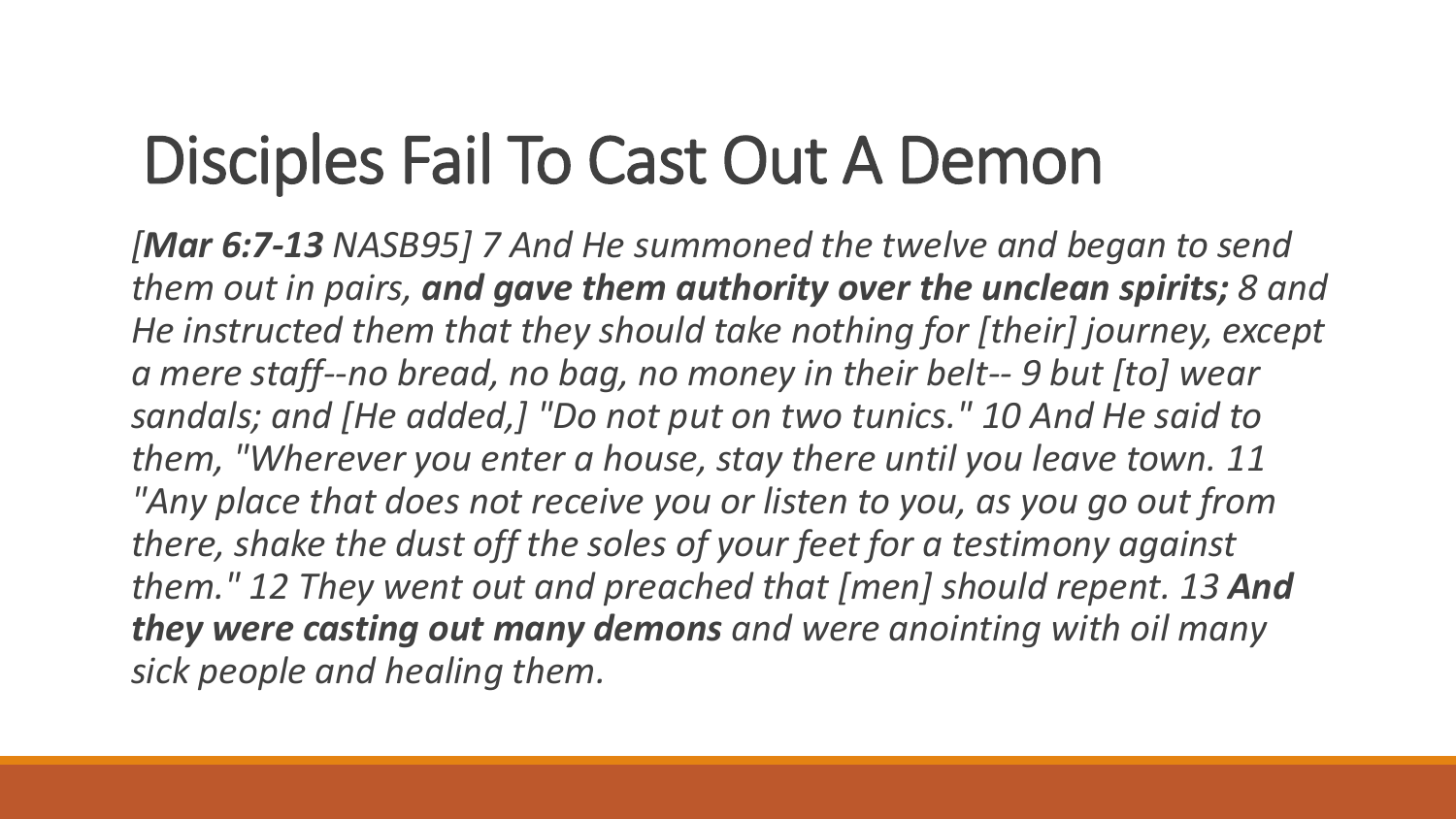*[Mar 9:18 NASB95] 18 and whenever it seizes him, it slams him [to the ground] and he foams [at the mouth,] and grinds his teeth and stiffens out. I told Your disciples to cast it out, and they could not [do it.]"*

*[Mar 9:20 NASB95] 20 They brought the boy to Him. When he saw Him, immediately the spirit threw him into a convulsion, and falling to the ground, he [began] rolling around and foaming [at the mouth.]*

*[Mar 9:22 NASB95] 22 "It has often thrown him both into the fire and into the water to destroy him. But if You can do anything, take pity on us and help us!"*

*[Mar 9:26 NASB95] 26 After crying out and throwing him into terrible convulsions, it came out; and [the boy] became so much like a corpse that most [of them] said, "He is dead!"*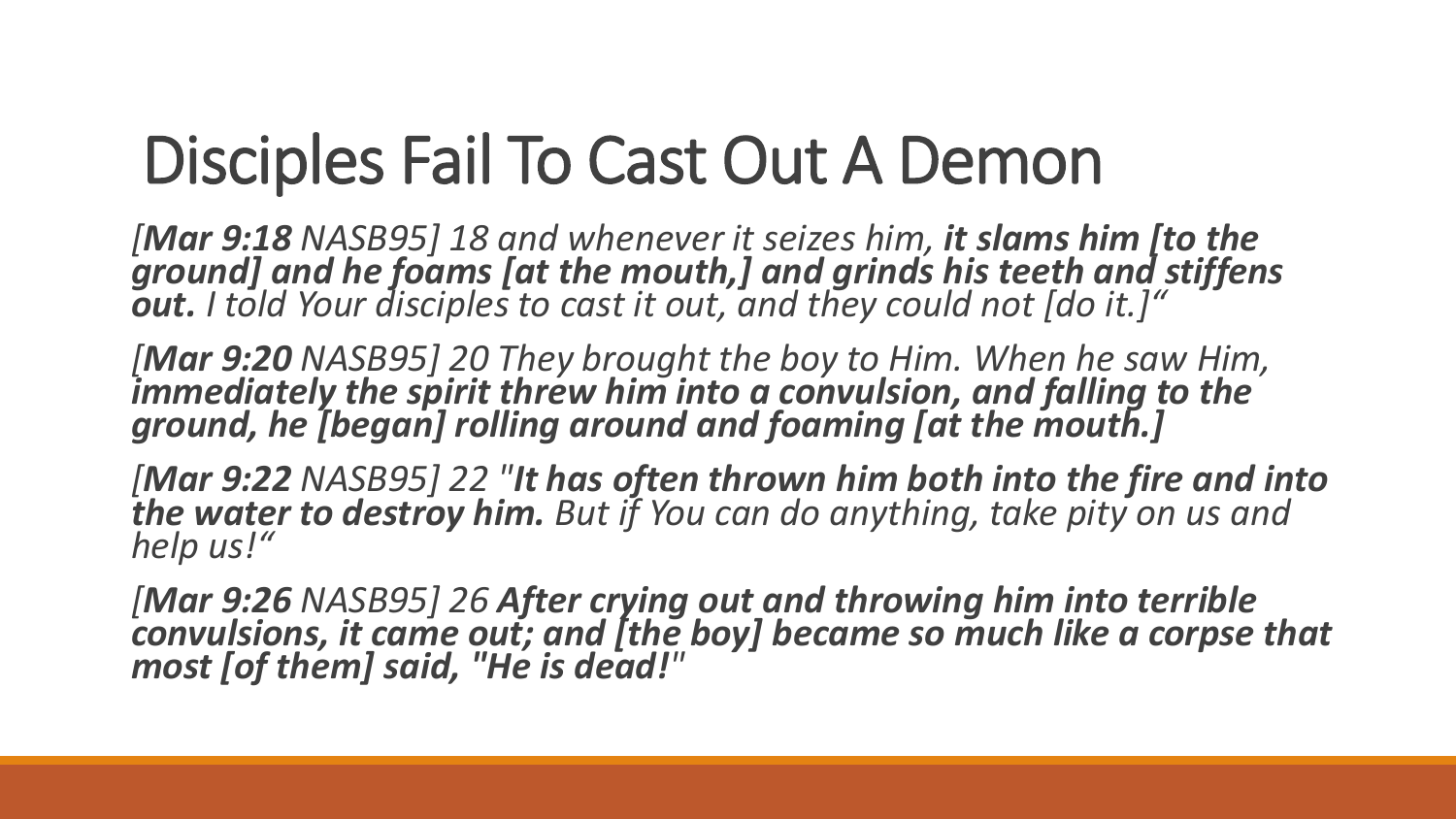*[Mat 17:19-21 NASB95] 19 Then the disciples came to Jesus privately and said, "Why could we not drive it out?" 20 And He said to them, "Because of the littleness of your faith; for truly I say to you, if you have faith the size of a mustard seed, you will say to this mountain, 'Move from here to there,' and it will move; and nothing will be impossible to you. 21 ["But this kind does not go out except by prayer and fasting."]*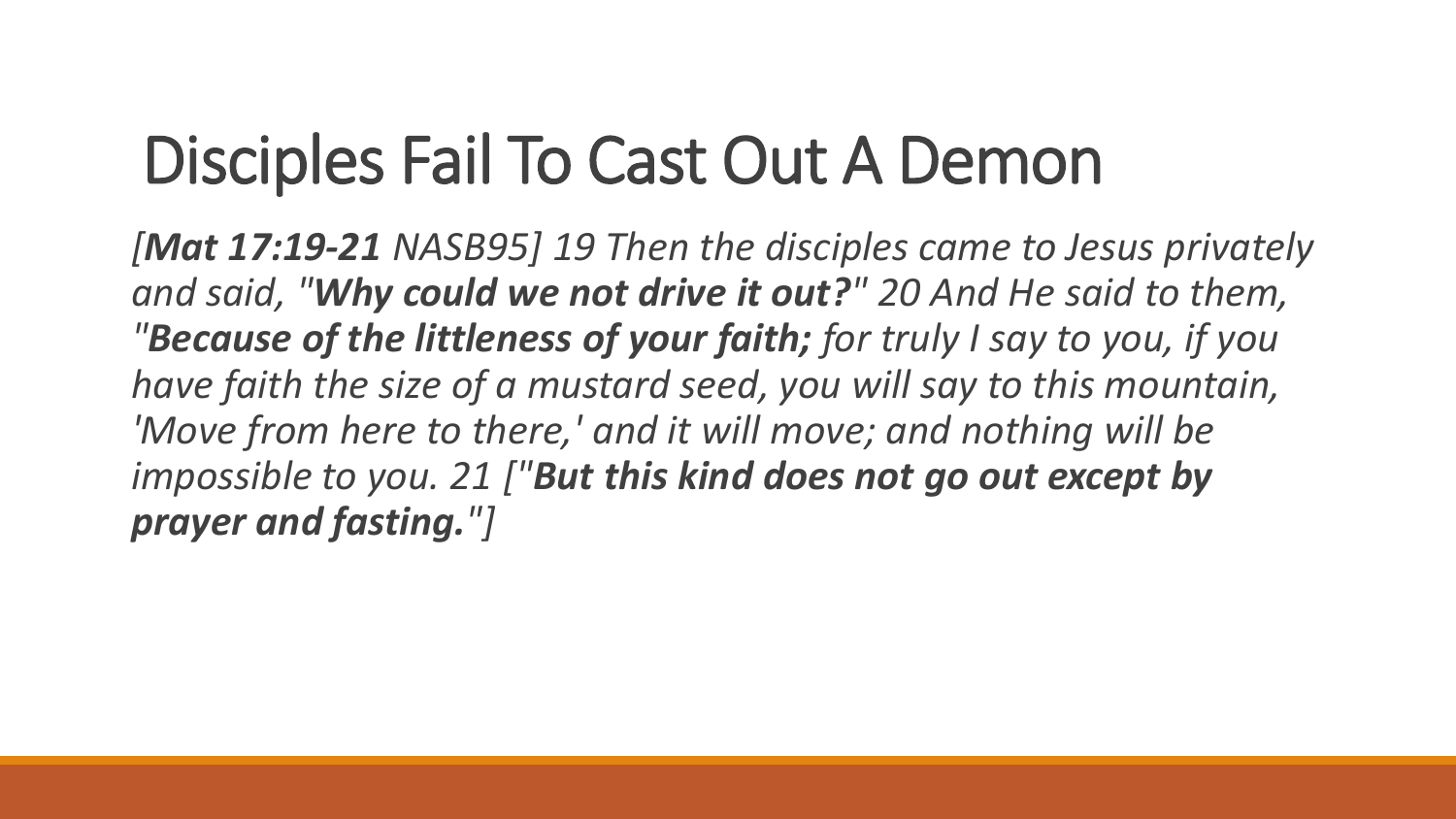## What Had The Disciples Seen?

*[Luk 7:22 NASB95] 22 And He answered and said to them, "Go and report to John what you have seen and heard: [the] BLIND RECEIVE SIGHT, [the] lame walk, [the] lepers are cleansed, and [the] deaf hear, [the] dead are raised up, [the] POOR HAVE THE GOSPEL PREACHED TO THEM.*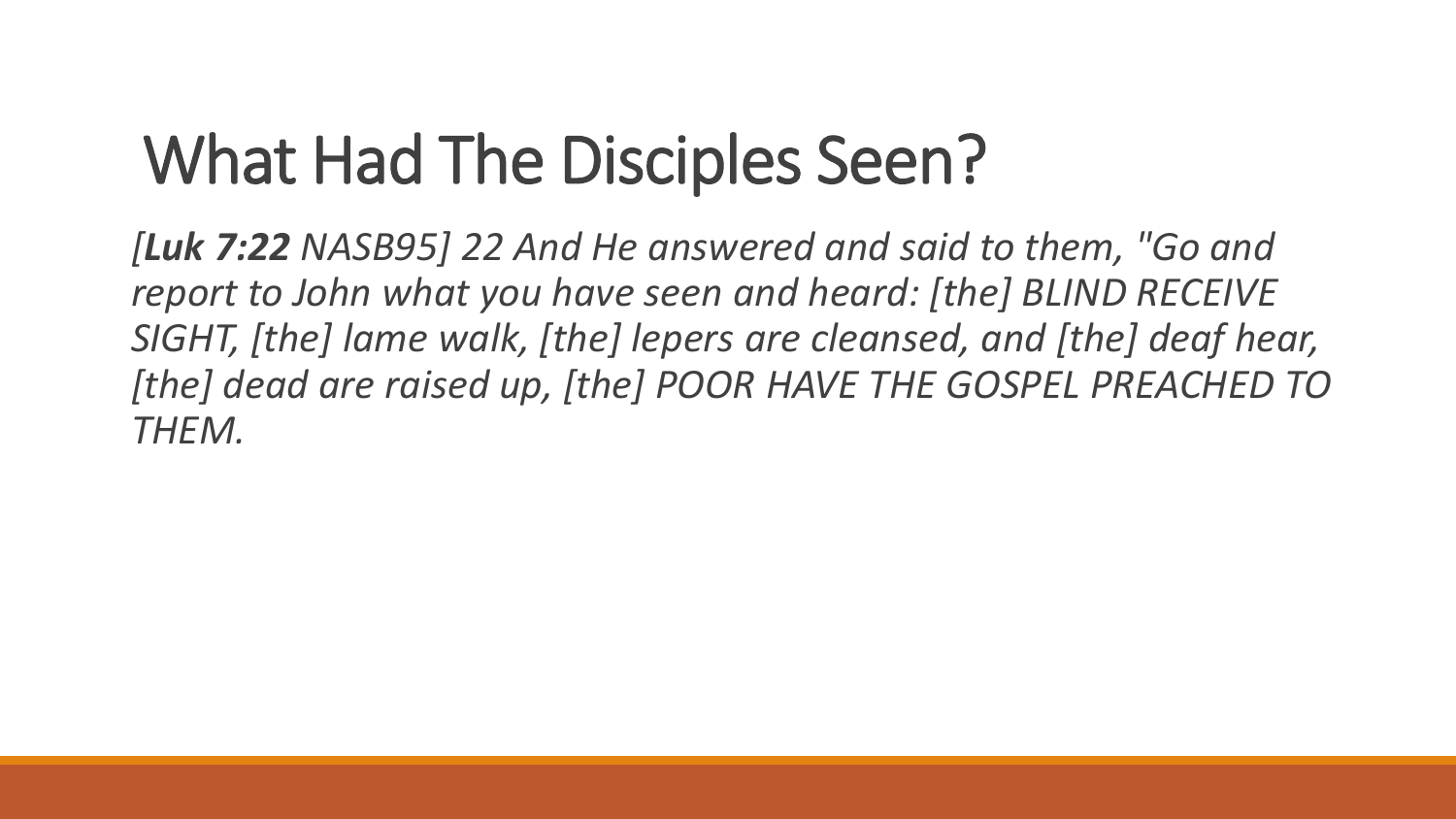### How Does Fear Affect Faith?

Fear weakens faith.

Fear exposes weak faith.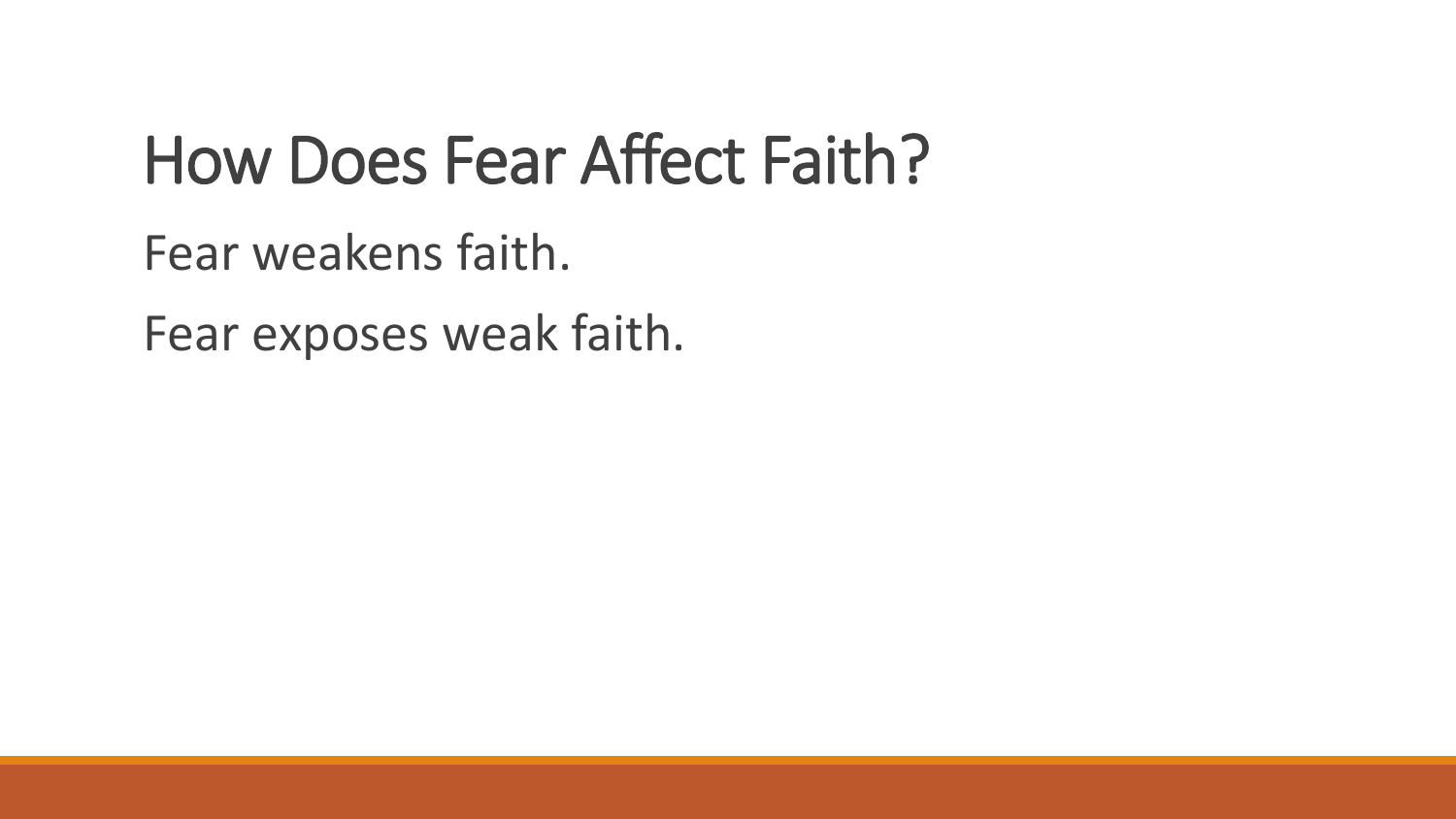

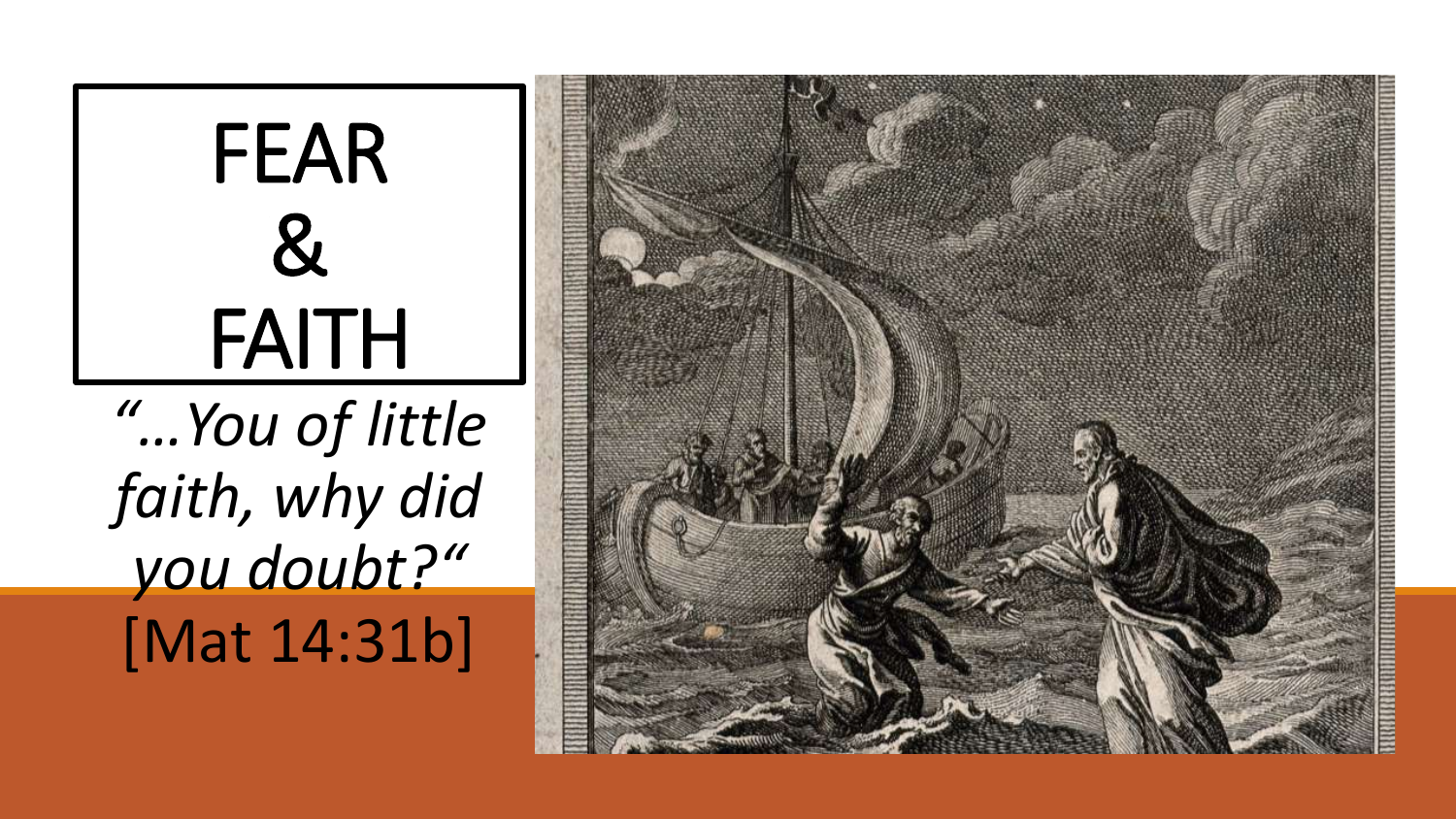## Israel Refuses To Enter The Land (Num. 13,14)

*[Heb 3:16-19 NASB95] 16 For who provoked [Him] when they had heard? Indeed, did not all those who came out of Egypt [led] by Moses? 17 And with whom was He angry for forty years? Was it not with those who sinned, whose bodies fell in the wilderness? 18 And to whom did He swear that they would not enter His rest, but to those who were disobedient? 19 [So] we see that they were not able to enter because of unbelief.*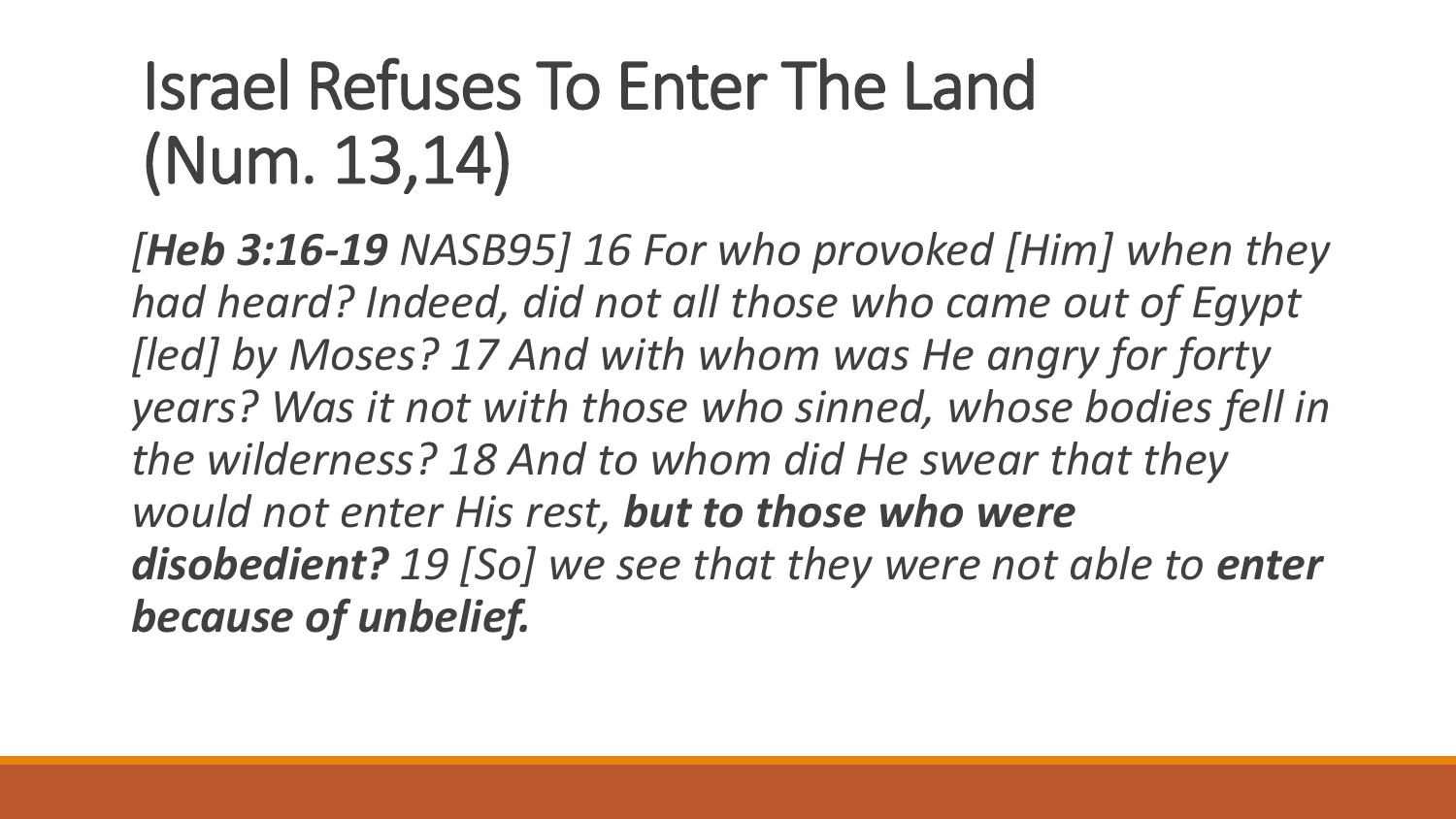## Israel Refuses To Enter The Land (Num. 13,14)

- **Fear causes disobedience of God's instructions.**
- ◦What will happen to us?
- ◦What will happen to our children?
- ◦We will return to Egypt (away from the danger).
- ◦No, we will go take the land (to avoid the consequences).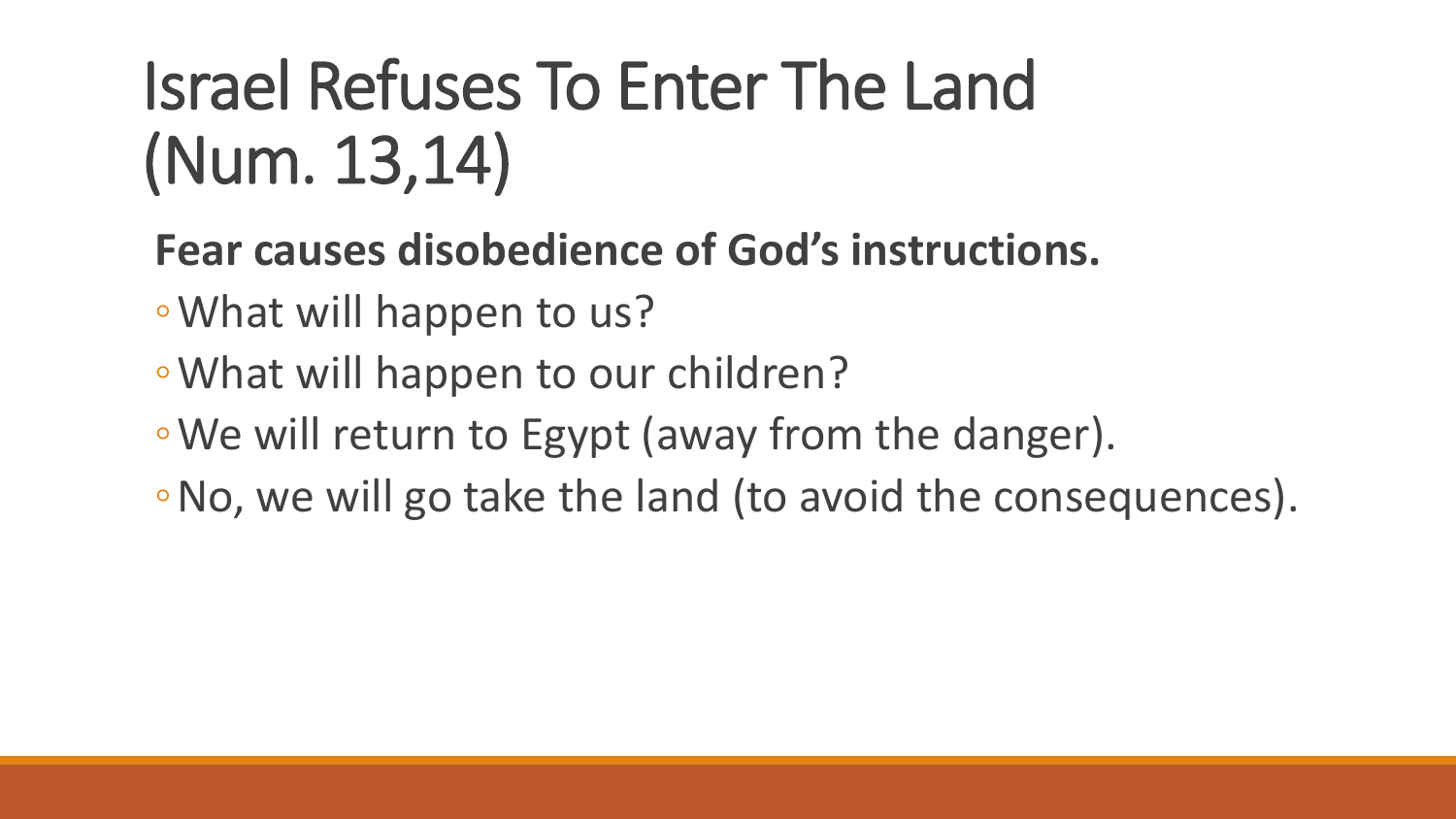## Saul's Unlawful Sacrifice (1 Sam. 13)

*[1Sa 13:11-12 NASB95] 11 But Samuel said, "What have you done?" And Saul said, "Because I saw that the people were scattering from me, and that you did not come within the appointed days, and that the Philistines were assembling at Michmash, 12 therefore I said, 'Now the Philistines will come*  down against me at Gilgal, and I have not asked the favor of *the LORD.' So I forced myself and offered the burnt offering."*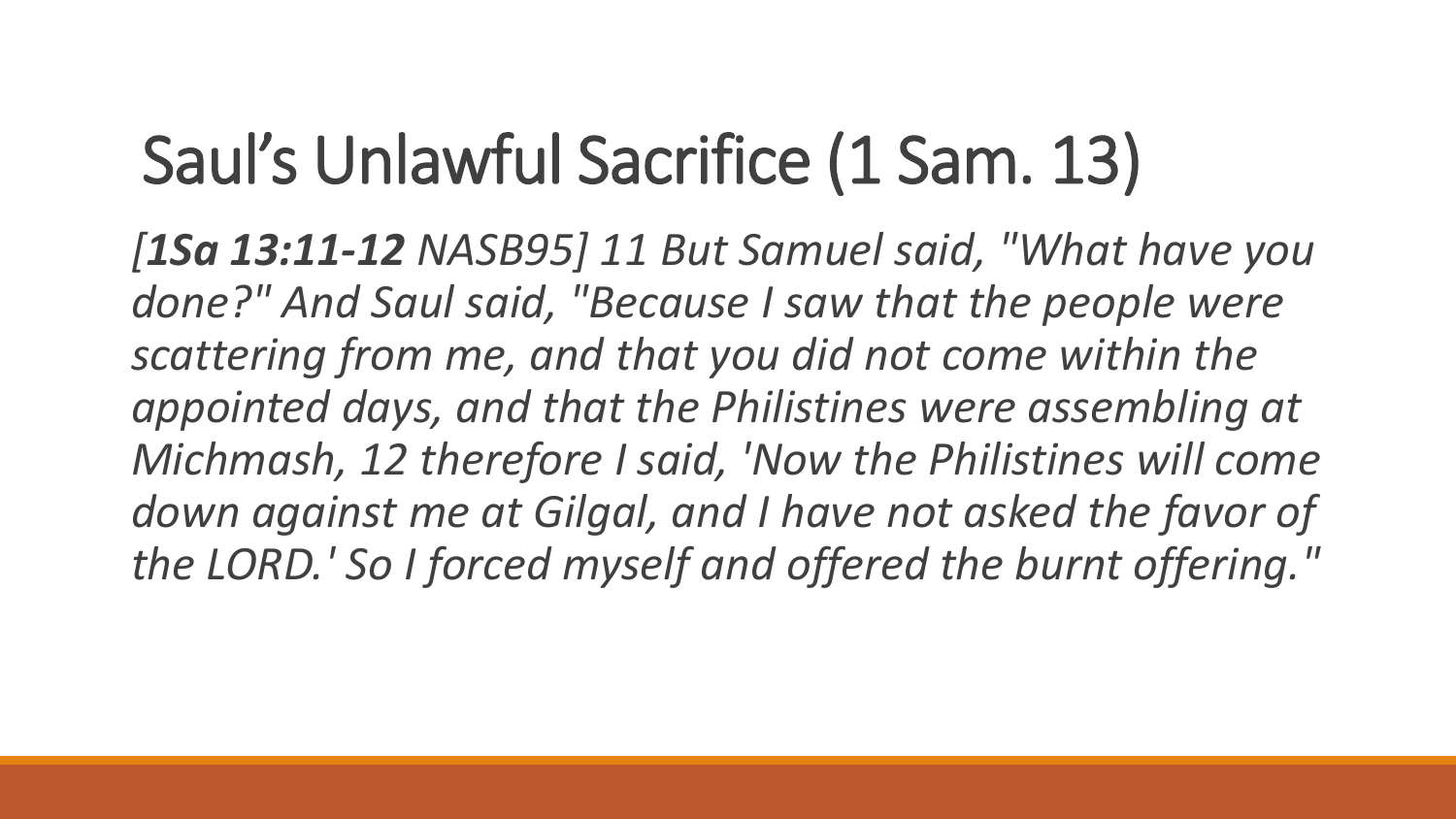# Saul's Unlawful Sacrifice (1 Sam. 13)

#### **Fear causes modification of God's instructions.**

- ◦I saw the people scattering from me…
- ◦You (God) didn't come when you were (God was) supposed to…
- ◦The Philistines were assembling (the trouble is RIGHT HERE NOW…)
- ◦I *forced* myself to offer the burnt offering.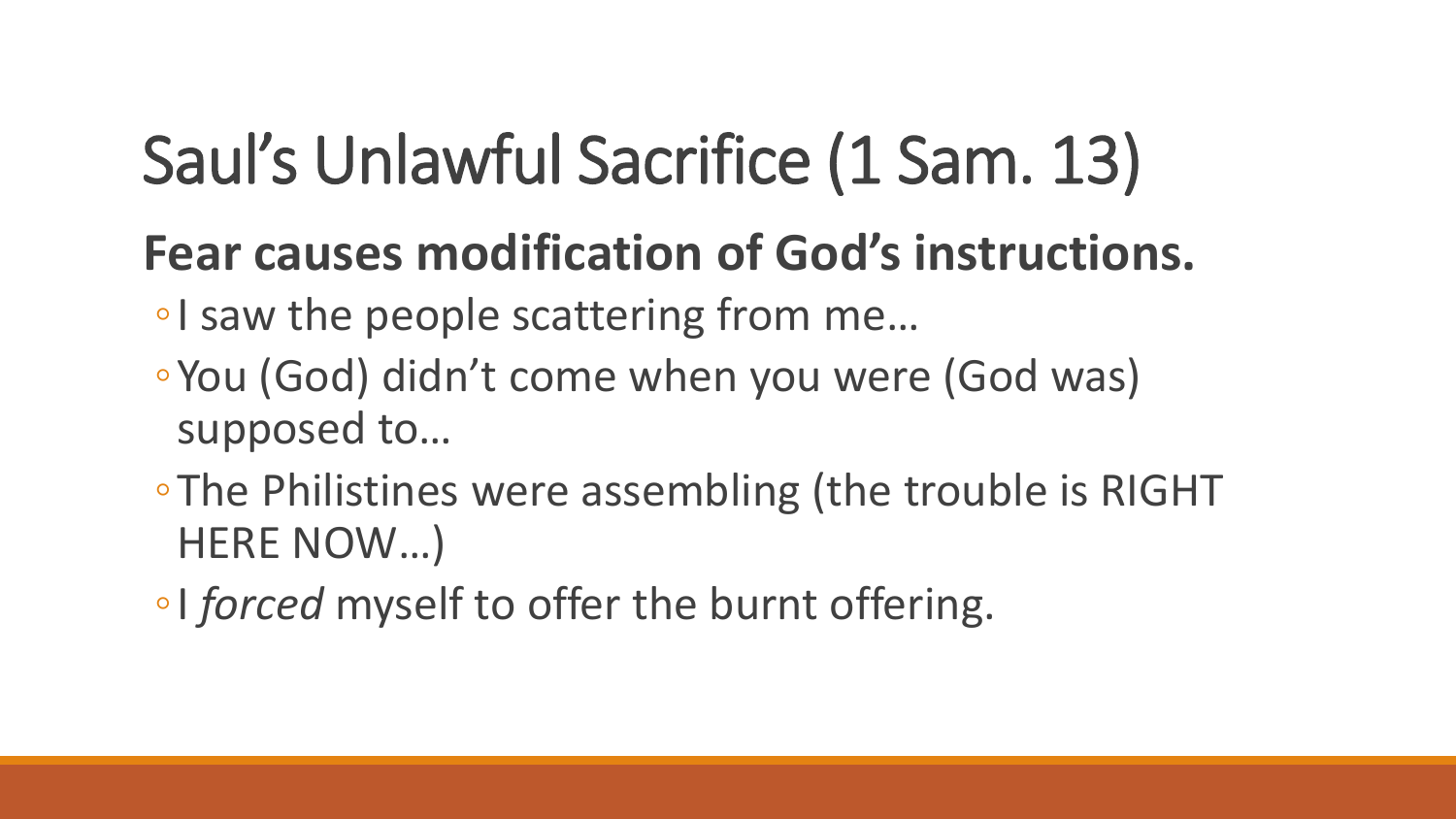## Rebuilding Of The Temple Stopped (Ezra 1-6)

*[Hag 1:2 NASB95] 2 "Thus says the LORD of hosts, 'This people says, "The time has not come, [even] the time for the house of the LORD to be rebuilt."'"*

*[Hag 1:4 NASB95] 4 "Is it time for you yourselves to dwell in your paneled houses while this house [lies] desolate?"*

*[Hag 1:6 NASB95] 6 "You have sown much, but harvest little; [you] eat, but [there is] not [enough] to be satisfied; [you] drink, but [there is] not [enough] to become drunk; [you] put on clothing, but no one is warm [enough;] and he who earns, earns wages [to put] into a purse with holes."*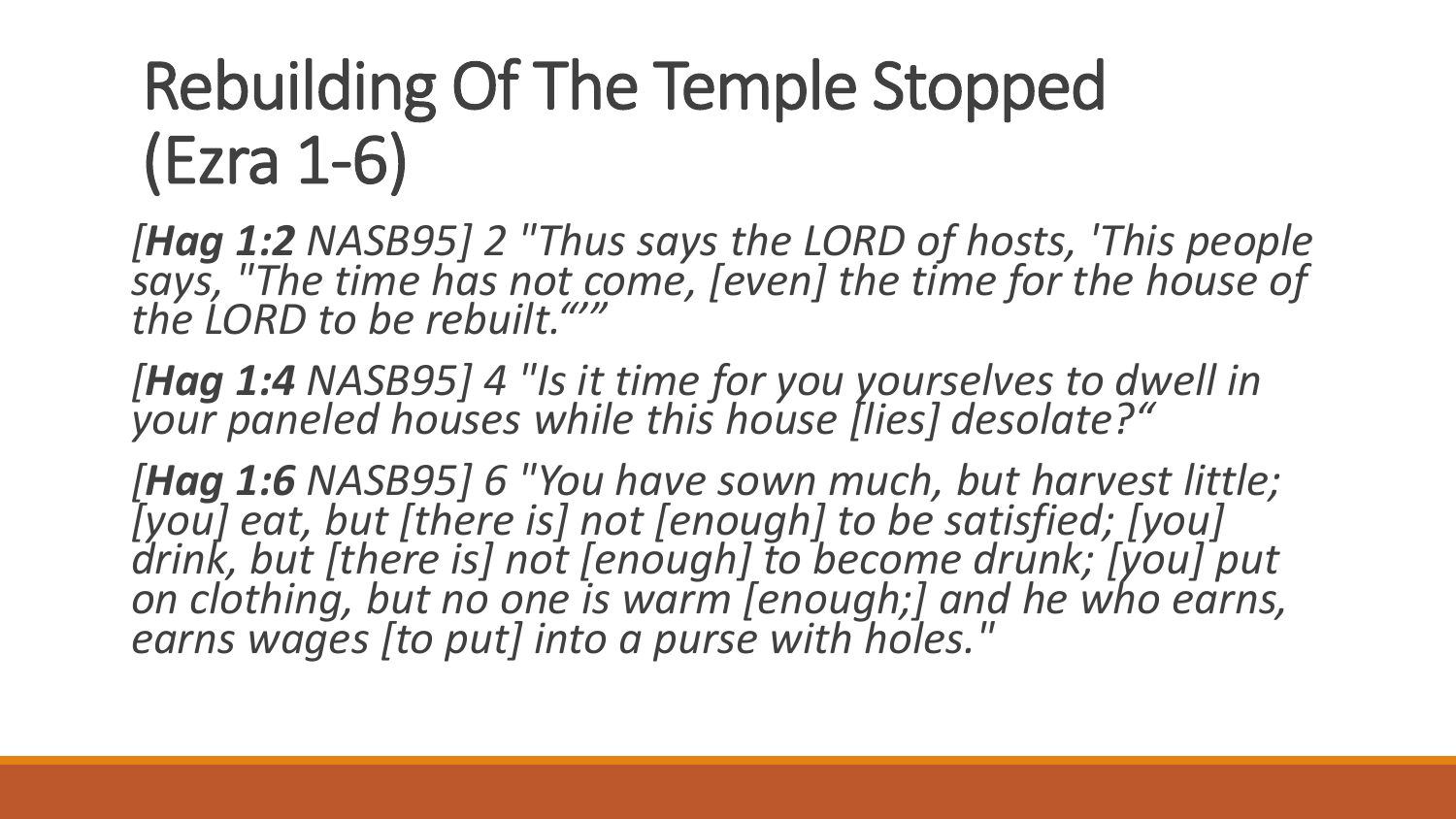## Rebuilding Of The Temple Stopped (Ezra 1-6)

*[Hag 1:9-11 NASB95] 9 "[You] look for much, but behold, [it comes] to little; when you bring [it] home, I blow it [away.] Why?" declares the LORD of hosts, "Because of My house which [lies] desolate, while each of you runs to his own house. 10 "Therefore, because of you the sky has withheld its dew and the earth has withheld its produce. 11 "I called for a drought on the land, on the mountains, on the grain, on the new wine, on the oil, on what the ground produces, on men, on cattle, and on all the labor of your hands."*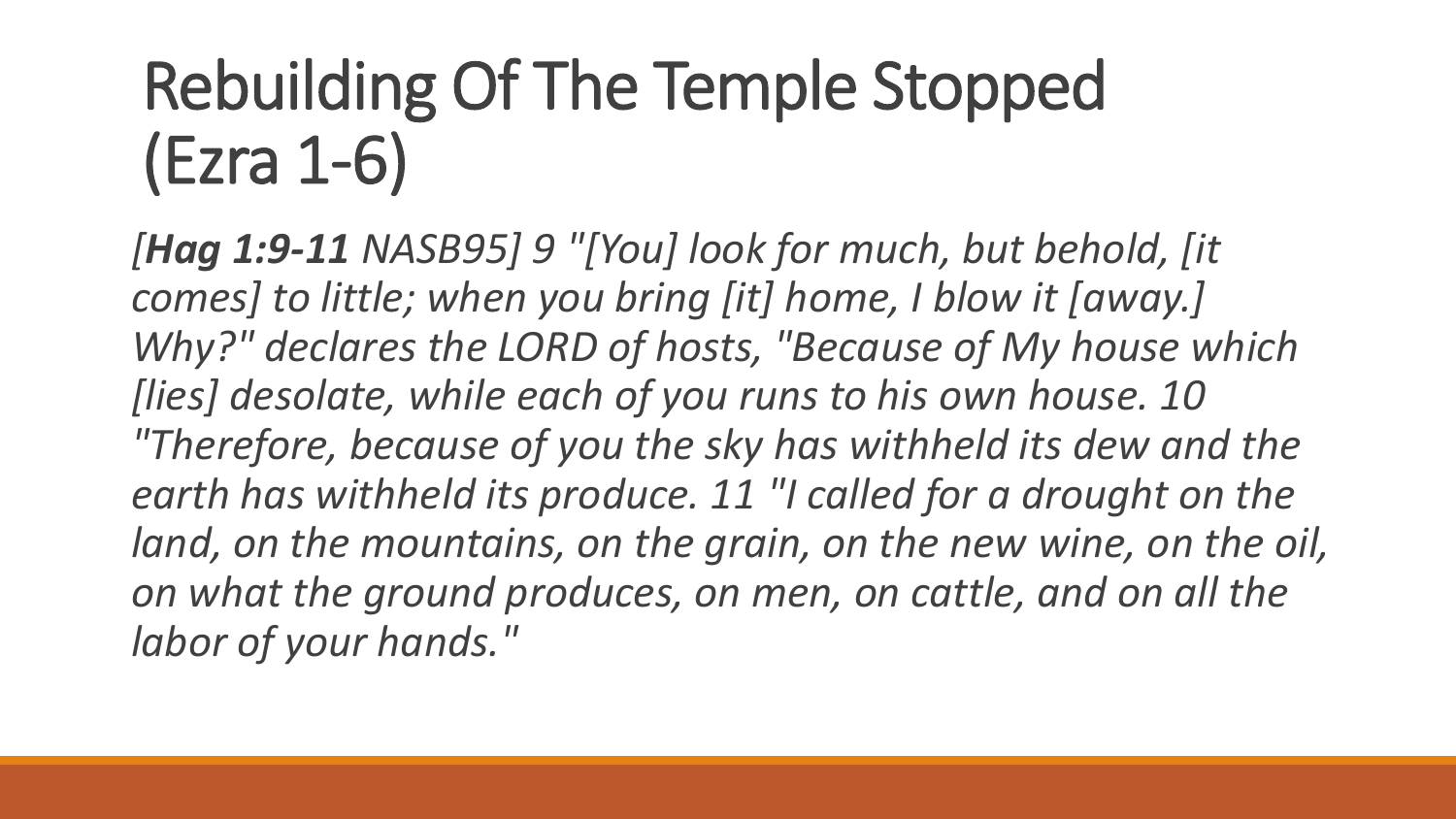## Rebuilding Of The Temple Stopped (Ezra 1-6)

#### **Fear causes indifference to God's instructions.**

- ◦The (perceived) majority is making it difficult.
- ◦The king has FORCED us to stop. We have no choice.
- ◦We've accepted this problem as normal and are comfortable in our adjustments to it.
- ◦We'll concentrate on what we (think we) can control Building our own houses and pursuing (vainly) our own prosperity.
- ◦The problem didn't go away. Sixteen years later, they still had to deal with local enemies, a king and an old decree.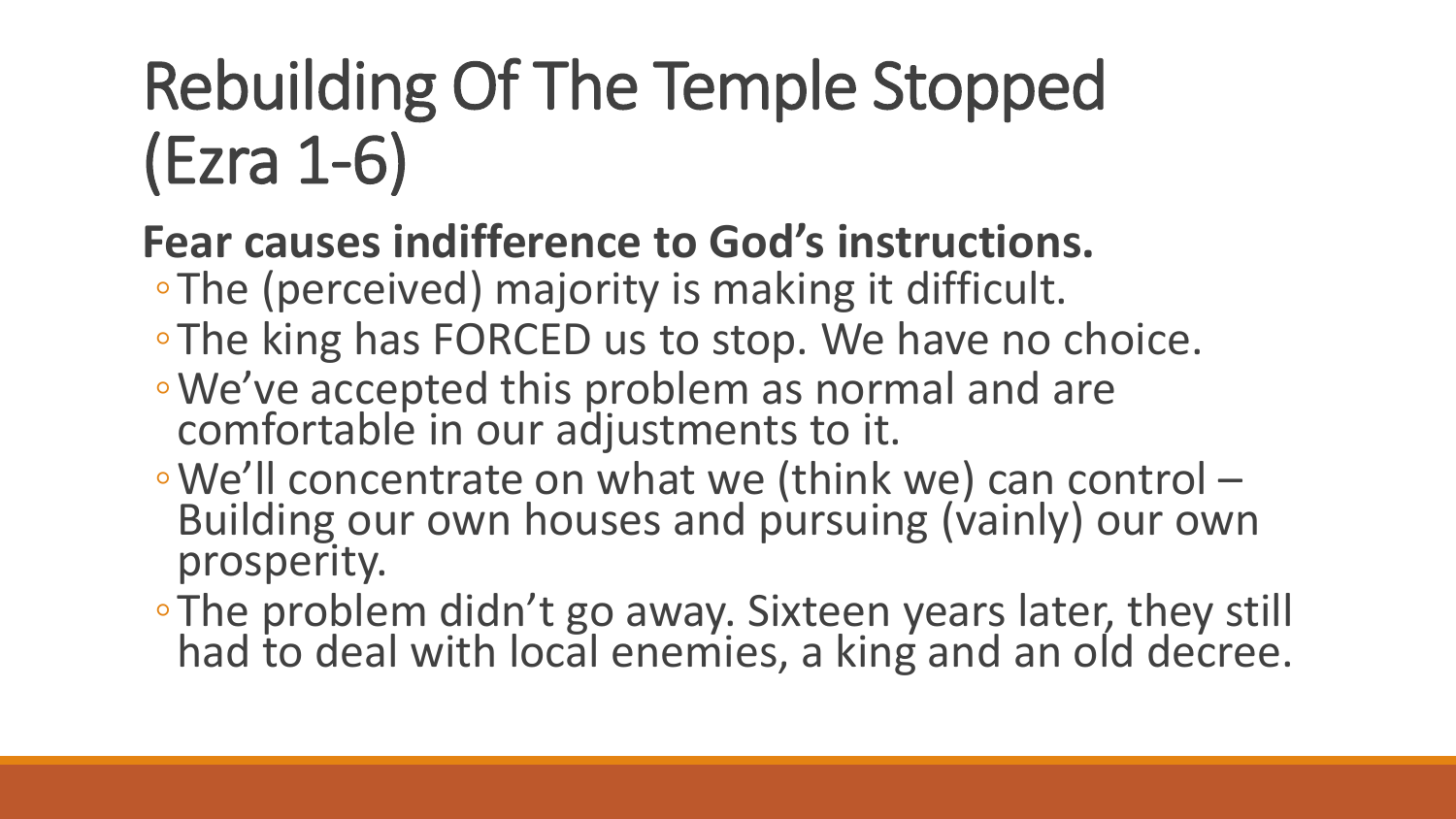### Fear & Faith

**Fear causes disobedience of God's instructions. Fear causes modification of God's instructions. Fear causes indifference to God's instructions**